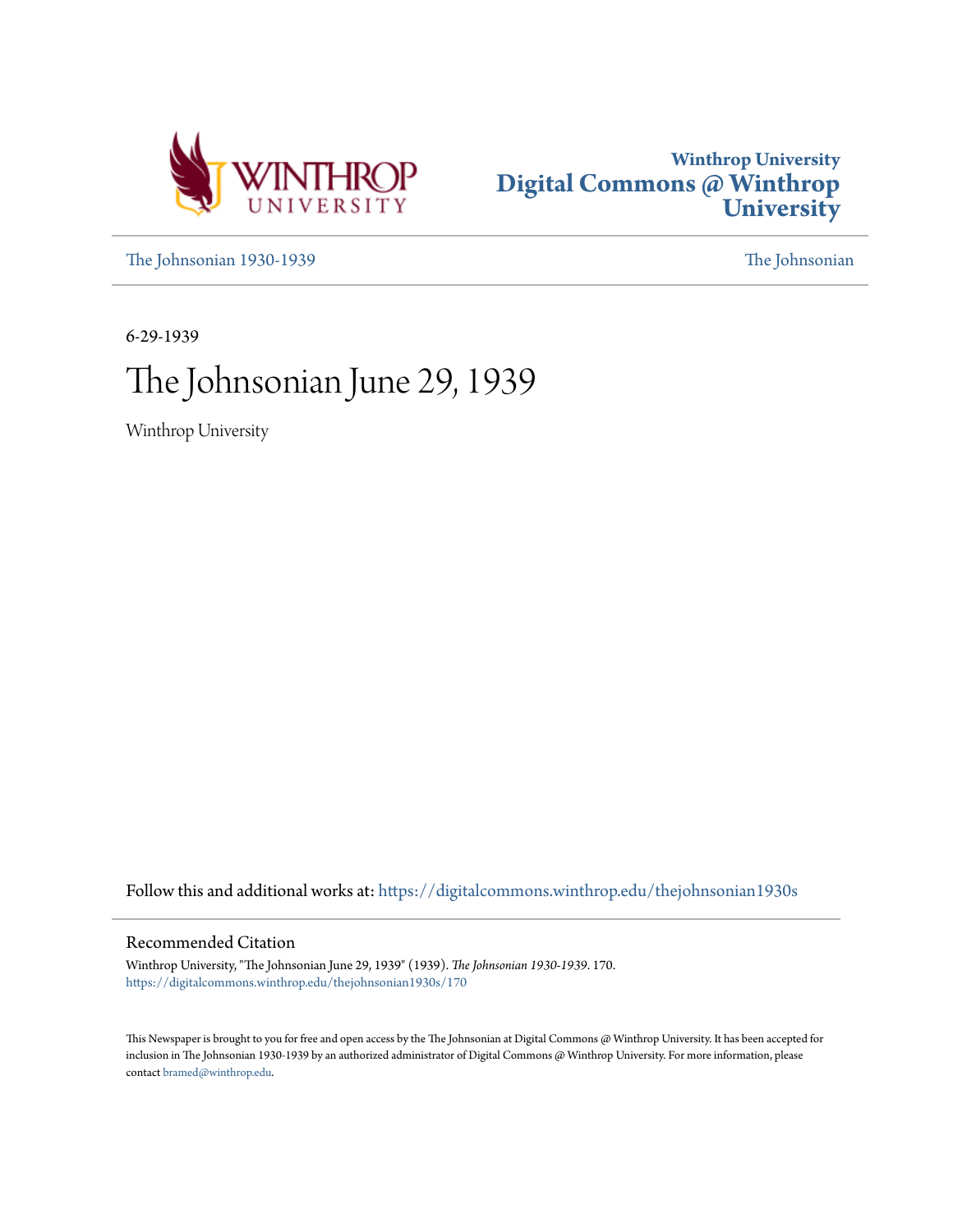

June 30: Swimming: Friday, June 30: Swimming:<br>3:30-4:30 for women; 4:30 to<br>5:00 for men. Holidays begin at 1 o'clock.

Sunday, July 2: 10:00, Sunday<br>school and church services be-<br>gin. 8:00, Union services at<br>the Baptist church. No vespers

- the baptist church. Two weapers<br>Wednesday, July 5 : 10:30, As-<br>sembly under the direction of<br>Arthur Kraft, new auditor-<br>im. 6:30, Vespers. 8:00,<br>Masters' Recital, Music Conservatory auditorium.
- Survatory automorphin, 100, Broad-<br>cast, Music Conservatory au-<br>ditorium. 8:00, Artist course,<br>Ossy Renardy, violinist, new<br>auditorium.

Friday, July 7: Reading Clinic enda

Saturday, July 8: 8 o'clock to 1<br>o'clock. Classes.

- Sunday, July 9: 10:00, Sunday<br>school and church services be-<br>gin. 7:00, Veapers, Rev. F. W. Gregg, speaker, amphitheater.<br>8:00, Union services at the First Presbyteriun church.
- First Preshyterium church.<br>Morday, July 10: Junior Red<br>Cross representative on the<br>campus. Safety Education lec-<br>tures in the morning. Driv-<br>ing demonstrations and skill<br>tests in the afternoon. Swim-<br>mig pool open at night puoi oj<br>Observatory<br>hall.
- Tuesday, July 11: Junior Red Cross representative on the<br>campus. 6:30, Community<br>Sing. Swimming pool open Sing. S<br>at night.

Wednesday, July 12: 10:30, Asednesday, July 12: 10:30, Facebook and Sembly under the direction of<br>the Junior Red Cross representative. 6:30, Vespers.

sentative. 0:30, vespers.<br>Thursday, July 13: Lectures<br>and moving pictures on Eye.<br>Health by Dr. Asbrill. 4:00,<br>Broadcast music conservatory<br>auditorium. 8:00. Artist<br>course, Muriel Dickson, so-<br>prano. New auditorium.

#### **Second Group Visiting Tutors On Campus**

**111. Contained the control of the set in the literation of the set in the set in the set in the set in the set in the set in the set in the set in the set in the set of the set in the set in the set in the set of the set** 

# THE JOHNSONIAN THE OFFICIAL PUBLICATION OF WINTHROP COLLEGE

ROCK HILL, SOUTH CAROLINA, FRIDAY, JUNE 29, 1939

#### **Corridor Group To Supervise Hall Conduct**

Carridor committees for regulating<br>and improving summer school living<br>conditions in the two numer school living<br>dominicaries were elected at house<br>meetings called by Dean Mowat G.<br>Fraser Monday afternoon.<br>Complaints of too

interest of better study conditions, we<br>rest of the study conditions, we were elected at subsequent mething<br>if corridors in the two rested in late. We<br>rect lookey. Elizabeth Moseley, Weren Ferther, Ann Doty, Kitty Ford, Ci abeth Dew.

abeth Dew.<br>
Breazele: Sarah Shine, Am Mc-<br>
Birchael, Margaret Burgess, Helen<br>
McCuen, Lois Baker, Elizabeth Brown,<br>
McCuen, Lois Baker, Elizabeth Brown,<br>
Crace Blakeney, Eliza Jeffords, Leslie<br>
McLucas, Evelyn Connelly, Fl The first of two recitals will be given<br>on touight in the new auditorium at<br>8 o'clock. The program will be made<br>up of selections from the advanced<br>music students of Arthur Kraft and

#### **Nature Class on Trip**

The nature states out LTIP and the state of the bin-<br>
The nature state logy depends of the bin-<br>
logy department, under Sites Isabel his American debut, it was said<br>
Potter, went on a field trip to Con-<br>
[he "took Town Ha The Lost and Found department.<br>
The Lost and Found department.<br>
e open from three to five o'clock<br>
Londay through Friday, according to



Ossy Renardy, 18.



Thurmond

A home economics student<br>loan fund for \$1,000 has been relablished by Judge J. Strom<br>Thurmond of Edgefield, former<br>member of the Winthrop college J. Strom<br>member of the Winthrop college<br>bourd of transcending was anned, fo

**L AWARDING OF LOANS:** There will be a limit of \$100 per

udent.<br>2. Loans will be distributed so each graduating class will have approxi-

mately an equal amount.<br>3. Loans will be made to seniors

and the means we have the same of South and the simulation of South Carolina.<br>
S. Applicant must contemplate do-<br>
ing professional work in South Carolina.<br>
S. Applicant must contemplate do-<br>
dinn for al least one year afte

ation.<br>6. Blanks will be furnished by th loan fund committee to applicants and<br>returned to them fully filled out.

Four runs consinues to approach and real periodic relationships and the distance of the particle of the periodic of the periodic of the following basis  $\sim$  Need to the Schedule S. Septies and Schedule S. Septies in the s

plicant receives unanimous appi

**IL REPAYMENT OF LOANS:** 

II. REPAYMENT CF LOANS:<br>
1. Annual of time allowed for re-<br>
nayment. Loan and interest must be<br>
repayed within one year after grad-<br>
naying out this one was a first product must<br>
2. The interest rate will be 0 per interes

(Continued on page 4)

#### **Training School Pupils Make Trains, Prints in Project**

The making of a toy play train and<br>spatter prints of Queen Anne's lace<br>new among the projects in the ele-<br>mentary grades of Winthrop Train-<br>ing school.<br>His Elizabeth Salters' primary grades who are attaight trains are<br>mak convertation since in Kost Hill appace<br>this merring to this group on what<br>they are doing in regard to the con-<br>servation of well. Some prople from<br>the office will take this group on a<br>trip to see just what is being done<br>th

## **Student Comes 6,000 Miles For Summer Session,** Hoonah, Alaska to Rock Hill; Sees Similarities

#### By MRS. RUTH BALDWIN

Edwin Hughes.

Helen Bryant

Lost Any Thing?

On Wednesday, July 5, the Master<br>claas recital will be centered around<br>the music of Wistar Stuckey, cleven-<br>year-old viulinist of Bishopville.

**Wistar Stuckey Here** For July 5 Recital;

**First Event Tonight** 

By Mus. RUTH BALDWIN<br>
IBMD-WERT PROPARTION IN THE SET AS A SINCE IN A SURFACE OF WHITE AND ASSEMBLE TO THE SET AND THE SET AND THE SET AND THE SET AND THE SET AND THE SET AND THE SET AND THE SET AND THE SET AND THE SET AN



Miss White with the son of the dent of her seh superinten

ful, distinction of being both A-1 and (Continued on page 4)



old Viennese violinist, will appear in the new auditorium Thursday night, July 6, at eight o'cle k in the fourth number of the Artists' course series.

Young Renardy, since his first public appearance at thirteen, has made concert tours of Italy, the Battic states, the United States, and Canada with splendid success. This makes his third American tour.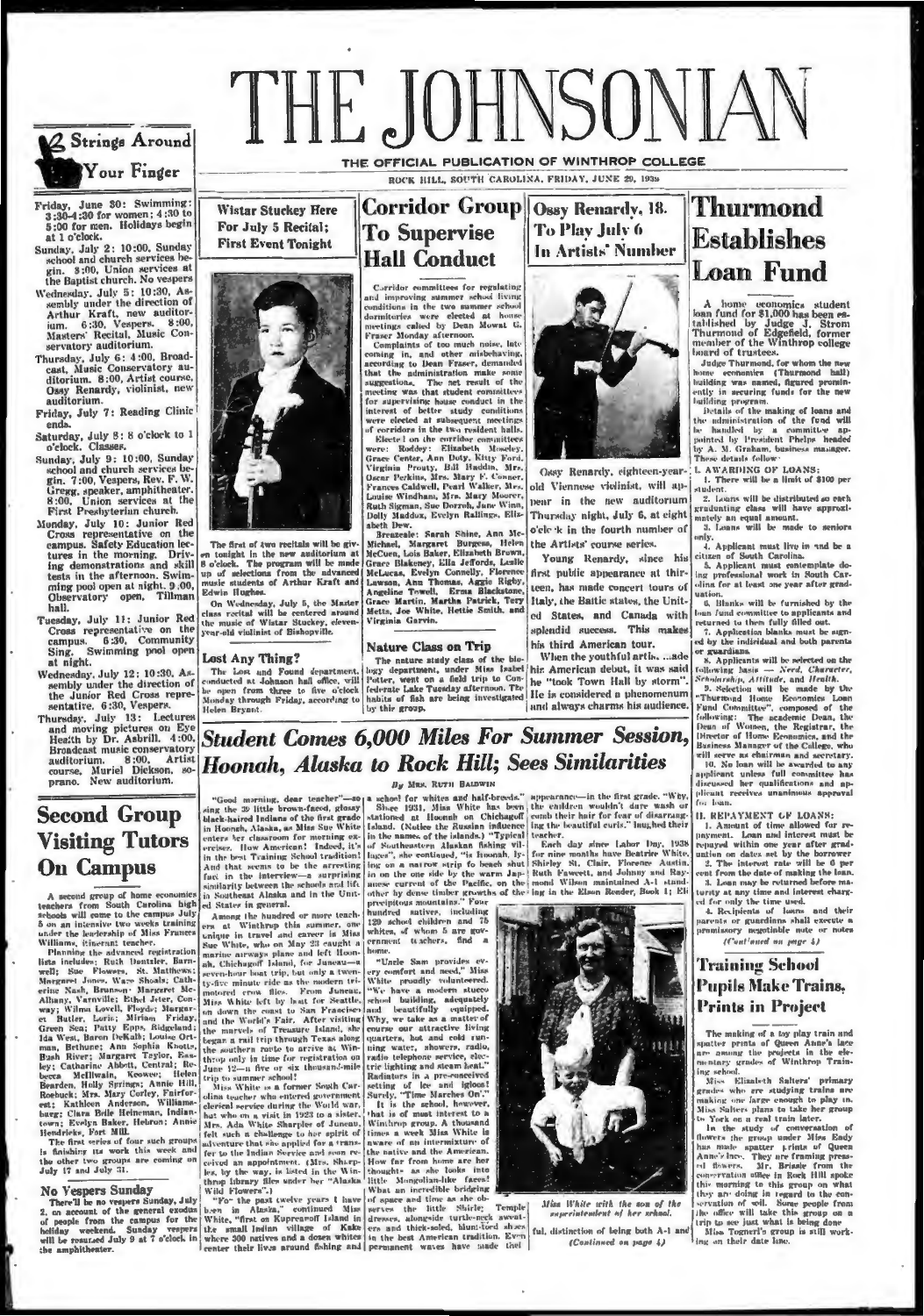The Johnsonian Editorial Page

**FRATURES COLUMNS** 

## The Johnsonian

 $\label{thm:main} We introduce the following theorem, we have a finite case of the first case, it is is necessary to consider a set of the first case, it is is necessary to have a more successful answer of a key. Discribed free (gactly) members and the first object is not always not. This is not possible for a regular case.$ 

#### **STAFF MEMBERS:**

MRS. RUTH BALDWIN, KATHRYN BIG. HAM, ELIZABETH BROWN, ATTIE CAMP,<br>BILL COLEMAN, EVELYN CONNELL,<br>MARY COURTNEY, CAPPY COVINGTON,<br>MILDED, CORNEY, CAPPY COUNCING MILDRED COPELAND, KATHERINE, DOUGLAS, ALICE HOLLIS, NELL HAMILTON, FLORENCE LAWSON, PEGGY Me-LEOD, JEDDIE PARKER, MARGUERITE<br>STRICKLAND, VIRGINIA STRICKLAND,<br>MRS. VEZELY SPIERS, NAOMI TUTEN, **SUSIE SHANNON** 

#### We Hope You'll Make It **A Sane Weekend**

Your chances of having a car wreck, being drowned, and otherwise being injured will be many times increased this weekend. Everyone's will.

Morning newspapers will carry frent<br>page stories Wednesday morning, if not on other days of the holiday weekend, listing fatalities and injured as a result of the July 4 goings on. It is our wish<br>that no members of the Winthrop summer school family will be listed in such stories.

There is, of course, something you can do to protect yourself from the holiday hazards. You can drive carefully, or insist that anyone driving a car in which you're riding drive carefully. You can be careful with the row boat or motor boat. You can refrain from swimming right after a meal. You can use your influence on others to get them to be careful too.

Be sane, we say, and be keen over the weekend.

> We Commend the Creation of The **Thurmond Loan Fund**

The action of Judge Strom Thurmond in establishing a home economics loan fund at Winthrop is commendable in the even of thoughtful citizens everywhere.

The benefits of such a fund have been appraised and found worthy in many thousands of instances before. Many before Judge Thurmond have chosen similar means for doing vast good at a disproportionate cost. In several in-<br>stances friends of Winthrop college have enabled the institution to extend its services to worthy girls who, without such beneficences, might never<br>have had the opportunity offered to them

It is not merely that a girl is given a chance to earn a college degree. Rather, it is that so many opportunities are opened to her that otherwise would have been closed. She has increased many times the number of points where she might touch and make better living conditions of human beings. The values to the family, the community, the county, and the state from the life and service and the state trom the life and service<br>  $\Delta t$  as single Winthrop graduate are inest<br>  $\Delta t$  as single Winthrop graduate are inest<br>  $\Delta t$  as single Winthrop graduate are inest<br>  $\Delta t$  as single weather, we must have weather of a single Winthrop graduate are inestimable

**BAKER'S SHOE SERVICE** 

**Main Street** 



A column of editorials and other opinions. Campus comment is invited. Use the box marked<br>"The Jehnsonian" in the post office lobby. Personally critical articles will not be used.

gets the kind of education she best can use is investing in the human mind and personality. It is a service not only to the individual immediately affected but to the family she rears, the community and the county she serves.

Judge Thurmond could not, as we see it, have put his money to a wiser use. The subsequent lives and careers of the girls who share in it will undoubtedly confirm his wisdom.

#### **Student Urges More Ciub Activities for Summer**

To The Johnsonian: As a regular term student who is attending

the summer seadon, I want to call attention to a few things 1 miss on the campus, activities which I think could well go on.<br>It seems to me that the debating, after dinner speaking, and other Clio hall activities that afford an outlet for the interests of a lot

that anores are out to the boys on the campus<br>of summer school people might easily be arranged. Many of the boys on the campus<br>would "take" to this sort of thing.<br>Many departmental clubs so active in the winter have comple

school is to be the same kind of school that the ster term is, these clubs should go right on, with special summer term officers perhaps.

each nice to get The Johnsonian during the summer. The assembly periods are or refreshing. The musical activities seem, with<br>a few execptions, to be continuing as they<br>were. The physical ed and YWCA sponsored affairs are as good as, if not better, than e of the regular term.

For us who come both winter and summer, n continuance of all the activities of the winter<br>would make us feel more like we are still going to college.

**JEDDIE PARKER** 

#### **How to Keep Cool? Students Give Recipes For Summer Heat**

 $\begin{tabular}{lcccccc} \bf 8it in Dr. Marglini' room. After hot discussion, melt by degree. Add u few more-  
uuslon, melt by degree. Add u few more-  
uane or of heat, pour into stable panil desland  
place in coolest spot possible until desired  
temperature is reached. Park in ice if neccs-  
temperature is reached. Park in ice if neccs$ sary. At frequent intervals mix in various leed beverages. Remain until winter.

That's a foolprunf recipe for keeping cool, guaranteed not to cause any hospital bills, ex-<br>cessive expense, or danger from drowning. In short, it's foolnroof.

It's the heat that's foreing students to tear their thoughts away from studies and con-<br>centrate on methods of keeping cool. Here<br>are same expert opinious from recognized authorities on the subject:

Dick Spencer: Just don't think about it.<br>Concentrate on being a penguin at the South Pole

Susan Jones: I keep cool by sitting a the water oak near the fountain for two hours day on a bench.<br>Albert Johnsen: Me too

untain, aame time, same bench.

f.

Nell Hamilton: Get a portable electric fan.<br>Irete Burron: Make believe you're a block of les

Evelyn Connelly: Watch the breeze go by



When you grow tired of studying in the per of literary go to a window and got a gli the flower garden on the west

Refreshing side of the library building.<br>To See Here a person can spend an enjoyable monomat looking at

the flowers and vines that make up this lovely, refreshing spot.<br>Thy tragrance of the flowers, the sound of

the hirds, the faint breeze in the shrubbery, the<br>gay colars-all add to the attractiveness of this campus casis.

**O** During winter school she donned her navy blue uniform every morning at 7:30. She<br>coubed hurriedly through her heir and shook<br>the powder puff half-heartedly at her nose.<br>She was ready for breakfast,

**Read The** Last Line

dinner, and supper.<br>At summer school she ap-<br>peared at breakfast in a neat print dreas of flattering green. Her hair was<br>paintakingly arranged in curls about her ears<br>and tiny green bows peepel invitingly through the earst<br>and tiny green bows peepel invitingly through<br>the curl. Lipsti --eyebrow p

At dinner she came to the table clad in a oft pinh creation of many frilis and rows of<br>ace. Her hair had assumed a new shapelace. simple, but effective. More lipstich- a<br>coating of powder.

She sat down to supper dressed in a slinky<br>uffair of flowered chiffon—blue and green and<br>rose. Her hair was piled high on her head. A faint odor of perfume escaped from some where. She was positively alluring.

There was a man who ate at her table . We went down town to see "Juares" and

came back with the conviction that it was a splendid picture. We also came back with wonderment in our

hearts and disbelief on our faces. Disbelief<br>and wonderment that a college student could go to see a historical picture not<br>knowing that the picture was

**Did You**<br>Know *It?* based on facts.

lege summer school students at behind us and they appeared to be enjoying the picture as much as we. But suddenly one of them turned to the other and asked in startled amazement, "Say, this didn't really happen, did it?"<br>Pleuse! If it's asking too much of a college

tudent to know that Mexico once had a presi-<br>dent named Juarez, surely it isn't too much to expect that student to know that France once had an emperor named Louis Napoleon.

**C** Temorrow begins the first holiday of summer school. Some of you are planning house of friends; some have planned trips. **Kome** haven't planned anything at

**Get You**  $m11$ . A Mood

**For Better** 

**SERVICE** 

**Stop** 

At

**Allen's Duplex** 

**Service Station** 

Oakland Avenue

You who are going to re-<br>main at Winthrop over the weekend are griping because you are going to<br>remain. You're dreading the bolklay. You're

fretting about what to do.

Fire rackers and ice cream and the red,<br>white, and blue are symbolic of the Fourth of<br>July, true. But you don't bave to have those tings in order to have a holiday.<br>It matters not if you only sit and sit and sit.

If you're in a holiday mood, "just sitting" will<br>become an adventure in doing nothing instead of a task in waiting for something to happen.

Get into a holiday spirit and a mathis bound to happen.



Let's consign the panderous and weigh.y Let a consum the punctures and weight of Miker,<br>Dante to the winter sension. Let's dip into a little appreciated branch of world Heratury, a type that by virture of its simplicity of<br>thought and facility of expression must have mer school rende been designed for sum  $h$ Hmerlek?

The cultur got sore on his harem And invented a scheme for to scare 'em-He caught him a mouse

Which he loosed in the house;<br>The confusion is called harem-searem.

There was a young fellow named Hall

Who fell in the spring in the fall.<br>Twould have been a sad thing<br>If he'd died in the spring,

But he didn't, he died in the fall!<br>There was a young man from the city<br>Who not what he thought was a kitty; He gave it a pat<br>And said, "Nice little cat!"

And they buried his clothes out of pity. A toast, gentlemen!

Here's to the light that lies in a woman's eyes-and lies, and lies, and lies!

Your retribution, girls---<br>A woman's low to a man's is not akin,

For her heart's a he se, and his heart's an inn.

And while we're raising eyebrows over such<br>a touchy subject, we might peruse a poignant<br>poem to end the discussion in a fitting way. **CAPRICE** 

"I'll tell him, when he comes," she said,

"Body and baggage, w go,<br>Though the night be darker than my hair,<br>And the ground be white with anow."

But when he came with his gay black head

Thrown back, and his lips apart.<br>She flipped a light bair from his coat.<br>And sobbed against his heart.

 $-$ COUNTER CULLEN

A word to the wise.

"When you can't marry your ideal, marry

**SERRNADE TO WINTHROP NIGHT LIFE** 

 $A$  danca<br> $A$  data-Perchance Out late:

A classe

quizza

No passa

Gre whizza!

Susie Shannon offers this bit of advice:

"I have come to this conclusion:<br>If you would get good from life,

Leave your woes and beaux behind you;<br>Come to Winthrop, join this strife."

Ruses are red,<br>Violets are blue.<br>If you think this rhymes,

Read it again,

Have you noticed the new style hat Mary Moorer is wearing on the campus? She doesn<br>mean to be sunburned!

#### **Visiting Winter Student Likes Summer Atmosphere**

To The Johnsonian:<br>I have nothing to kick about. On the con-

**WITH LOW PRICES** 

QUICK SERVICE and HIGH QUALITY

LET

**FAULTLESS DRY CLEANERS** 

**DO YOUR WORK** 

**PHONE 881** 

trary, I want to chirp a few notes of praise<br>and good feeling and what-have-you.

The amazing how different and yet how like<br>winter school is summer school. The same clis<br>aetting, same old class rooms, same old bells, .ame canteen, post office, etc., etc. But there is a genial glow about summer school, a spirit of liv-liness, a nort of comaraderie that could not easily be spotted at winter scho PHYLLis HARRIS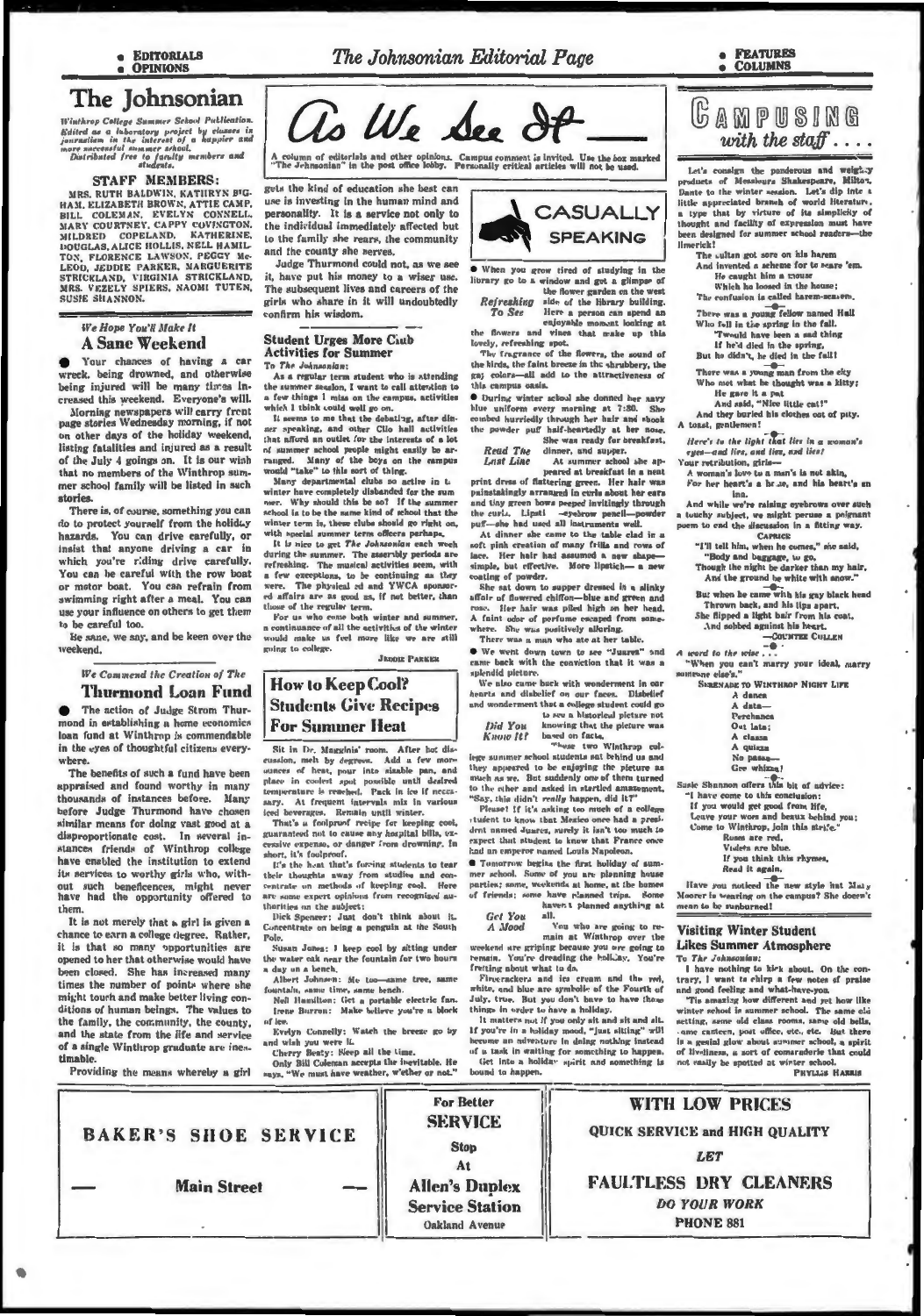#### THE JOHNSONIAN **Safety Education Program**

**Announced for July 10** 

# Around us and About us

Dr. Ruth Stokes is to spend this, weekend with friends at Ashville Teachers' college in Ashville, N. C. She will also visit Dr. and Mrs. Kin-

Virginia Jackson, a Winthrep graduate of the class of '39, is now working in the home demonstration office during the summer rooths.

Foggy Du Pre and "Happy" Frier-<br>on spent the weekend at Myrtle<br>Seach.

 $\boldsymbol{w}$ Joan Finklea apent the weekend at<br>her home in Hyman.  $\overline{\mathbf{u}}$ 

Miss Margaret Brown spen<br>cekend at her home in Marion.

Dorothy Brown spent the week<br>at her home in Pacolet. Ŧ

Misses Emma and Elizabeth Gass-<br>owny spent last weekend at their<br>home in E x Path.

Bill Haddin spent last weekend at his home in Due West.

Supt. and Mrs. O. M. Mitchell have<br>refurned from a two weeks' visit to<br>Denmark, Georgetown, and Myrtle

Mrs. J. Frank Brown, instructor in<br>penmanship, spent last weekend at her<br>home in Prosperity.

m

Miss Lavilla Britt spent the week-<br>end in McCormick with her uncle,<br>Arch Britt.

M. Dr. and Mrs. W. D. Magginis are<br>giving a dinner on Tuesday night in<br>honor of Dr. Arthur Kraft and Ed-<br>win Hughes. Among the dinner guests<br>will be Dr. and Mrs. W. B. Roberts. 复

Dr. Arthur Kraft is going to Charbute Thursday night to a party on<br>the Catawha river, which will be giv-<br>en by friends of his.<br> $\frac{100}{100}$ 

Jeddie Parker's mother sent he three new dresses the other day.  $\mathbf{u}$ 

B. M. Ellison says he scants to<br>be a lasoyer, make enough morey and be<br>to retire to the construy and be<br>a country gentlement, He plans<br>to enter Harrard after his sox-<br>omore year at The Citadel.

Edwin Hughes is to eat dinner with<br>Dr. and Mrs. P. M. Wheeler on<br>Thursday evening. Dr. Roberts and<br>Mr. Hughes are going to Charlotte<br>Sunday to meet Mrs. Hughes.

Miss Mary Lib Coward and Miss<br>Ann Belk spent the weekend at Lake<br>Lure, N. C.

#### Kraft on July 5th

**Assembly at Kiwanis** 

Assembly at Kiwanis ed in her work, was locked in the li-<br>Arthur Kraft will be on the as- brary Tuesday hight. She made her<br>sembly program on Wednesday, July exit through a window.<br>So with a lecture-rectical. The semi-sem

Miss Elizabeth Brown spent the<br>celend at her home in McCormick Hettie Smith went home tast Wednesday to be an attendant in her sister's wedding on 'Saturday, June 24.

22<br>
Elizabeth Chity attended a lunch-<br>
con in Clover last Wednesday in hon-<br>
or of Mrs. Will Wright Inman, a re-<br>
cent bride.

 $\mathbf{y}$ 

Ma. "Biddle sang at the A. B. P.<br>church Sunday. Mr. Biddle went to<br>Davidson college Wednesday after-<br>noon to see the summer band school<br>which is being conducted there.

Miss Horton, a representative of<br>the Silver-Burdette Publishing com-<br>pany, is on the campus this week given<br>ing demonstrations in Kemedial Read-<br>ling in Nursery School. She is the<br>fart of several who will be on the<br>campus

 $\label{eq:1} Since the  
system is the closed place  
on the example is the based  
of Carregiel library. On the left,  
side of the building away from  
the hot afternoon run, below the  
level of the ground, light and  
cherey, the beament seems ad-  
mont as if it were a conditional  
most as if it were$ 

Dr. Kanitz and his daughter, Elizpr. annua ann ua uagnach a group of sum-<br>mer school students at the shack on<br>Monday evening. Refreshments were<br>served and for further entertainment<br>the group was taught many Austrian gam

Phyllis Harris, a student of the<br>regular term visited Cappy Coving-<br>ton this week. 單

Tut Douglas had as her weeke<br>guest, Irene LaBorde.

Peggy Mel.cod visited her sixter Mrs. J.

¥ Estaline Croxton spent the week-<br>nd at her home in Kershaw. Ë

Augusta Cothran sang this week at<br>Marion in the wedding of Alexina<br>Lavis, a Winthrop graduate of recent years.

Miss Goggans entertained her class<br>on Monday evening with a "Star<br>party". The guests were invited into<br>the garden where refreshments were<br>screed and Dr. Stokes spoke to them<br>concerning the stars Ŧ

G. M. Eleazer, representative from<br>the Practical Drawing company of<br>Dallas, Texas, is a visitor on the ampus.

Friends of Miss Janie Green will regret to hear of the death of her brother-in-law, H. E. White, Sr., of Gastonia, N. C.

Mrs. Fannie McClung was called<br>away Tuesday on account of the death<br>of her brother, Dr. Louis Harvey, of<br>Roanske, Va.  $\boldsymbol{u}$ 

A library science student, so a ed in her work, was locked in the library Tuesday night. She made her exit through a window.

## **ROYAL CROWN Cola presents Dr. Bob Ripley** Friday Night, 9:30 P. M., W. B. T. Hear the thrilling story of how Jenny

Lind and P. T. Barnum saved the life of<br>Hans Christian Anderson, fam.us writer of Fairy Tales.

**Royal Crown Bottling Co.** Phone 267

Di Herbert J. Stack, director of  $n$  fol  $v$ 

safety education at New York unit.<br>
safety education at New York unit, why induced the campus Mon-<br>
day, July 10, for a lecture and conventions on "Safety Education", it<br>
was announced by Dean Francr.<br>
State highway patro

The speaker has appeared already<br>at auch institutions as University of<br>Texas, University of Illinois, University<br>sity of North Carolina, and the University of South Carolina this sum-

### **Reading Clinic on**

**One More Week** The reading clinic, under the super-<br>vision of Mrs. Rice, will continue one

more week.<br>Demonstrations as c being gaven by reading experts in the Training<br>School and Nursery School. The aims.<br>of these demonstrations are to help<br>the students and teachers with their<br>reading problems and to make them



# **LAUGES SOUTHET IVILISIC I AIGHE SET INTEREST IN A STRAIGHT IS CREATED CONSIDER THE CONSIDER IN THE STATE CAN ARREST AND THE CAN ARREST AND THE CAN ARREST AND THE CAN ARREST AND THE CAN ARREST AND THE CAN ARREST AND THE C** "Home" is Destination Favored

**Edwin Hughes, Master Teacher,** 

**Lauds Southern Music Talent** 

**POKEN Word Class After all is add and done, however is that it and the set of the set of the set of the set of the set of the set of the set of the set of the set of the set of the set of the set of the set of the set of** 

more reading connelous. Mrs. Mac.n<br>Rush Dunnagon, representative of the American Book company, points out<br> $\frac{1}{16}$  a child learns to read, it opens a world of beautiful the<br>parameter of the state of the state of the sta Mr. W. D. Rice is directing the

elinie

ALWAYS RELIABLE THE CAROLINA

> **GROCERY** Trade Street

**McFADDEN** 

**Beauty Shop** 

Let Un Serve You

For

**ARTISTIC** 

**FLOWERS** 

Hampton St.

hone 193

The **VARSITY GRILL** We Are Ready **To Serve You** Oakland Ave. Phone 801

**Bouque: Lentheric The Daytime** Fragrance

**For Daytime Daintiness** from Dawn to Dusk

Biraded especially for your day<br>time hours—to make you radiantly<br>cool and delightfully fragment.<br>Spray it on generating at table<br>three, and resort to it often be-<br>tween times.

Frame and the complement to designed as  $u_0$  to a deptome complement to pour factorial definite advance from the old-property special blood of each of the older special blood of each of the special wide performer. A doub

\$1.00 and \$1.75



#### Rock Hill, S. C.

**Reid Flower Shop Main Street** 129 Hampton St.

Phone 601

**Marie II. Gouled** A Rit of New York in Rock Hill **Quantite Post Office** Inventory-

**Clearance Sale** 

DRESSES -- SUITS

Millinery -- Accessories

**Prices** 

**Now in Progress** 

**At Greatly Reduced**